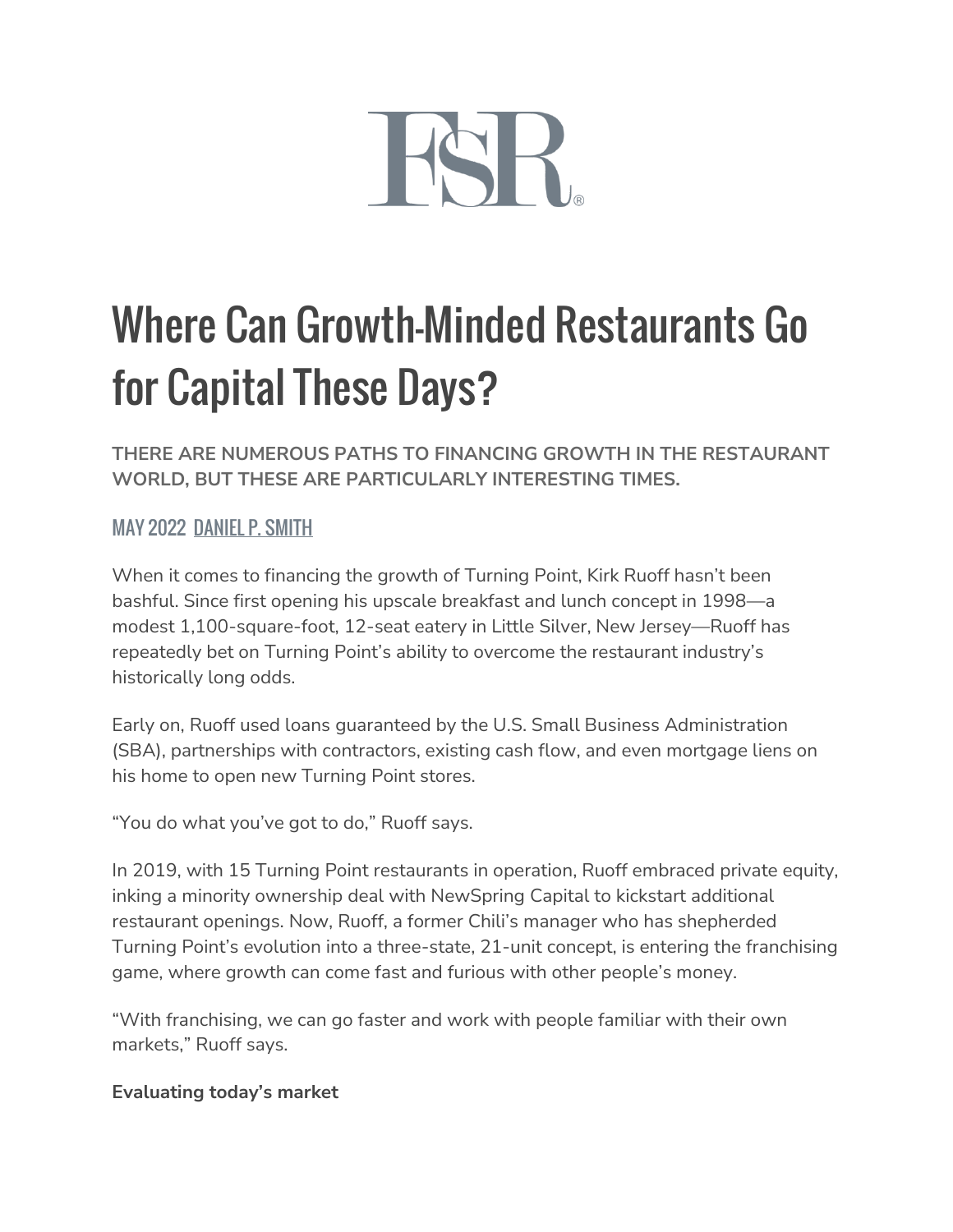There are, as Ruoff can attest, numerous paths to financing growth in the restaurant world, but these are particularly interesting times. Not only are many full-service restaurants climbing out of pandemic-era holes, but inflation, ongoing labor issues, and supply chain challenges have further intensified the inherent risk in operating fullservice restaurants, a reality testing owners' abilities to wrangle expansion dollars.

Unlike their counterparts on the quick-service and fast-casual side, where units are more easily scaled, full-service restaurants' innate complexity—more labor and bigger spaces, more overhead and bigger menus—has long complicated accessing capital. It is an even trickier proposition in today's still-recovering, fast-evolving marketplace.

"There's not a lot of outside money coming into full-service restaurants these days," says industry veteran John Hamburger, founder of the Restaurant Finance & Development Conference. "That's just reality."

Banks, the cheapest source of capital and the frequent starting point for many fledgling restaurants, stand wary of a risky business that became even riskier amid the pandemic. Though full-service restaurant visits increased 18 percent in 2021 over 2020, traffic nevertheless sat 16 percent below 2019 levels, according to data from The NPD Group.

"Banks aren't stepping up. They saw what happened during the pandemic and they're cautious," Hamburger says, calling government-backed SBA loans the only realistic possibility full-service restaurants have with banks. "But even then, you better have a good story and cash flow."

Banks, Hamburger reminds, resist lending to customers they cannot be "very confident" will pay them back.

"And that's why owners have to go beyond banks," Hamburger says.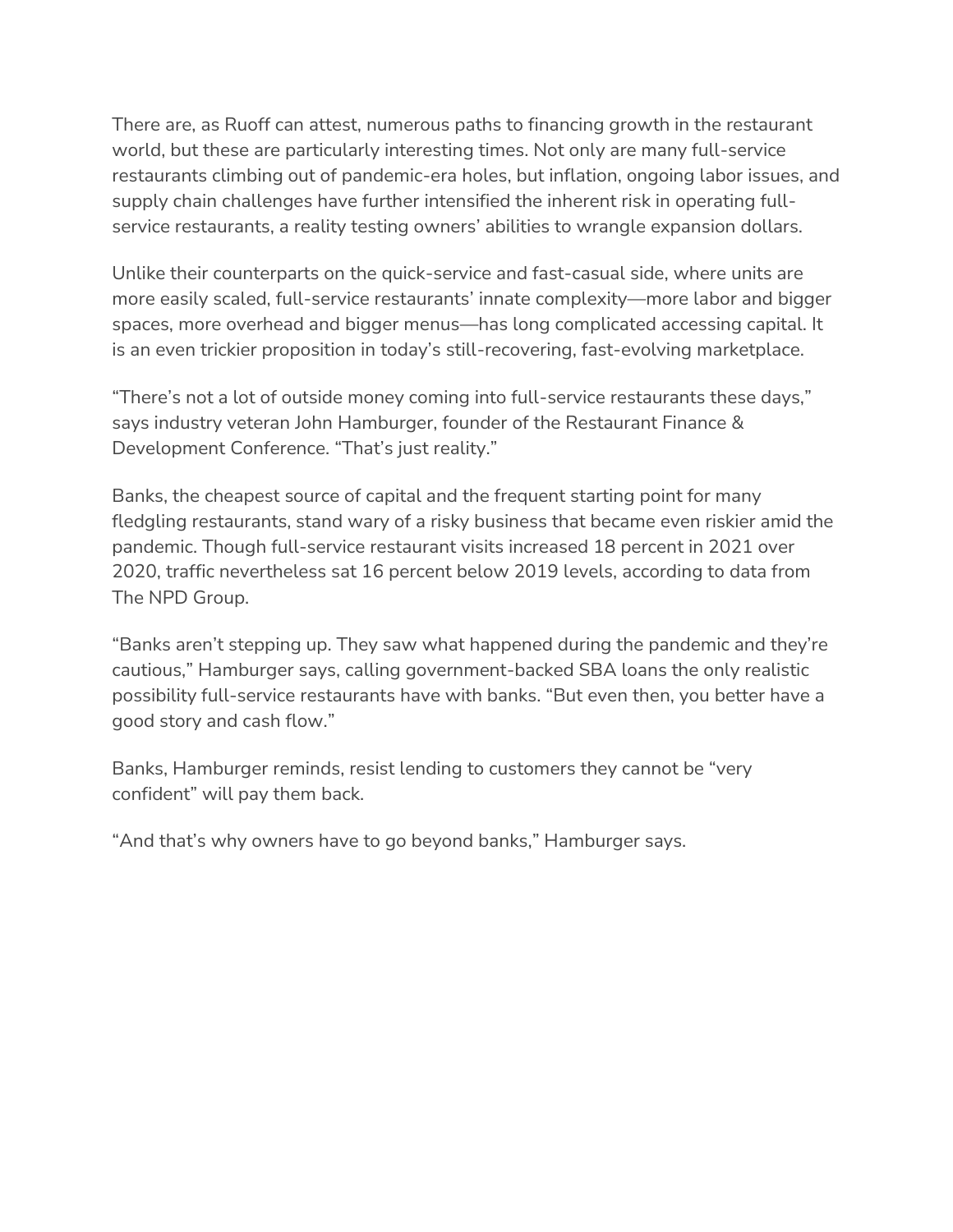

FIRST WATCH

**The breakfast buzz might have given First Watch a small boost in its wall street bid, but the chain already had a solid system and team in place, making it an attractive target for investors.**

### **The first funding options**

In an ideal world, full-service restaurants would not need outside capital. They could fund growth off their existing balance sheet, which, while slower, provides them full control of their destiny.

Throughout its 29-year history, Cameron Mitchell Restaurants (cmr) has largely, though not exclusively, relied on internally generated capital to fund growth. Though CMR chief financial officer J.R. Dehring regularly fields inquiries from different investment agents, he says CMR espouses a more conservative approach to resist stretching its teams too thin and to avoid any stress-inducing financial burdens.

"We build what we can off our own balance sheet," Dehring says. "We're not interested in pushing too hard, too fast." Accordingly, the Ohio-based enterprise targets about half a dozen restaurant openings each year.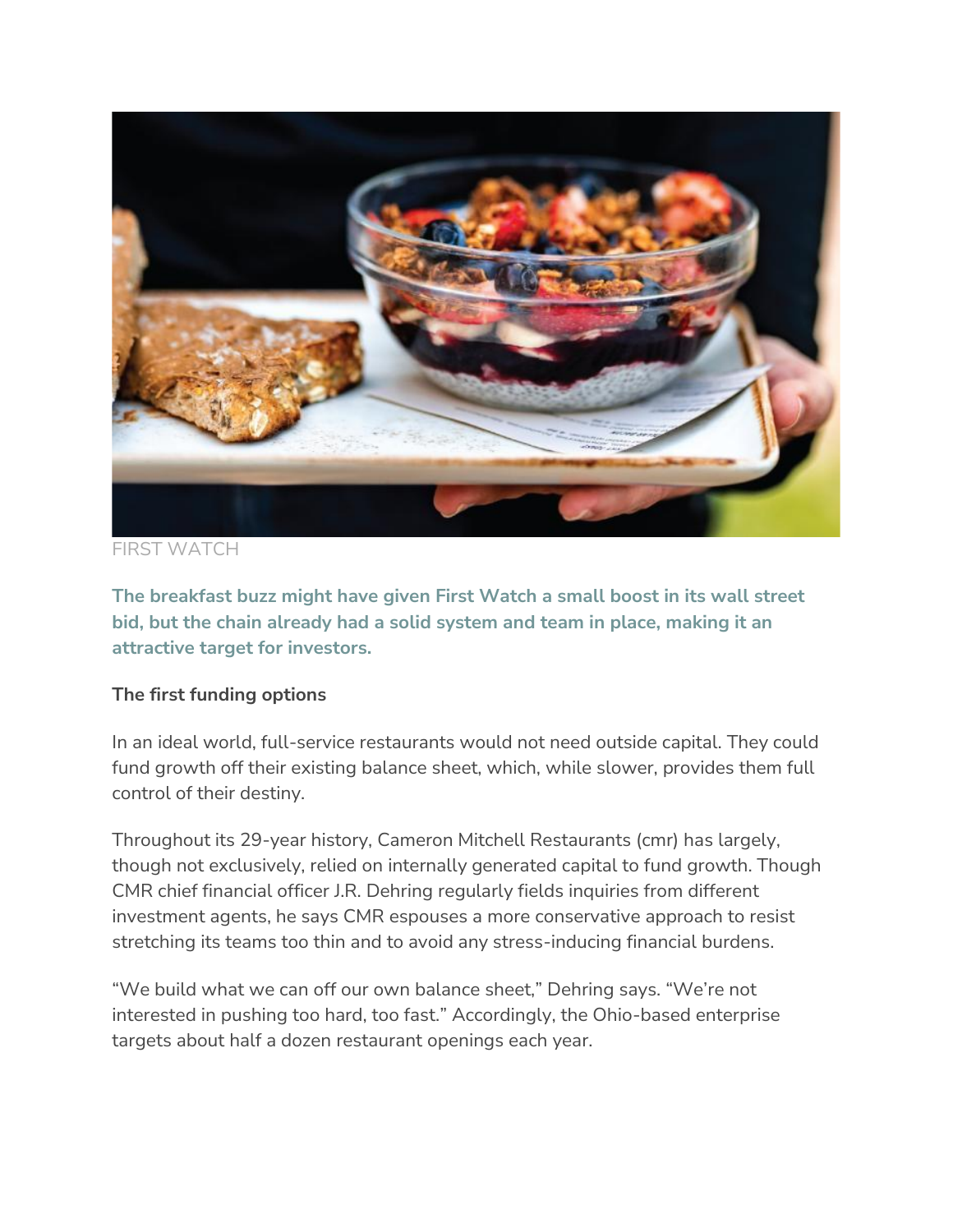Even for robust organizations like CMR, however, self-funding has become more difficult of late. The pandemic hampered cash flows while labor, supply chain, and inflationary pressures linger. In this climate, one notable opportunity—and perhaps the most likely source of growth capital for today's full-service restaurants—has emerged: landlords and other affiliated partners.

LJR Hospitality Ventures president Larry Reinstein, who advises restaurant companies on strategic approaches to raising capital, calls landlords the "new banks." Many developers, he says, see full-service restaurants as anchor tenants capable of drawing people to their properties. While the landlord contributes opening capital and offers favorable tenant improvement allowances, the restaurant group delivers valuable expertise to reduce risk.

"Now, developers and landlords aren't doing this for everyone, but it's a definite option for well-run concepts or emerging restaurant groups," Reinstein says.

When CMR opened Del Mar in Naples, Florida, last December, for instance, it brought in about 10 investors. While strategic partners invested a sizable chunk of opening capital for the 9,200-square-foot upscale eatery, CMR supplied the rest, retaining partial equity and netting a management fee in the process. Using CMR's sterling brand equity rather than its financial equity, Dehring says CMR will continue to investigate creative opportunities to raise money for new concepts, specifically one-off management deals.

"As our name recognition has grown, there are developments wanting to work with us," Dehring says.

Hamburger suggests that full-service restaurants looking to grow contact owners of vacant spaces, particularly second-generation restaurant locations, to see if there's willingness to participate in a buildout and opening.

"This is a particularly good spot to start right now," Hamburger says.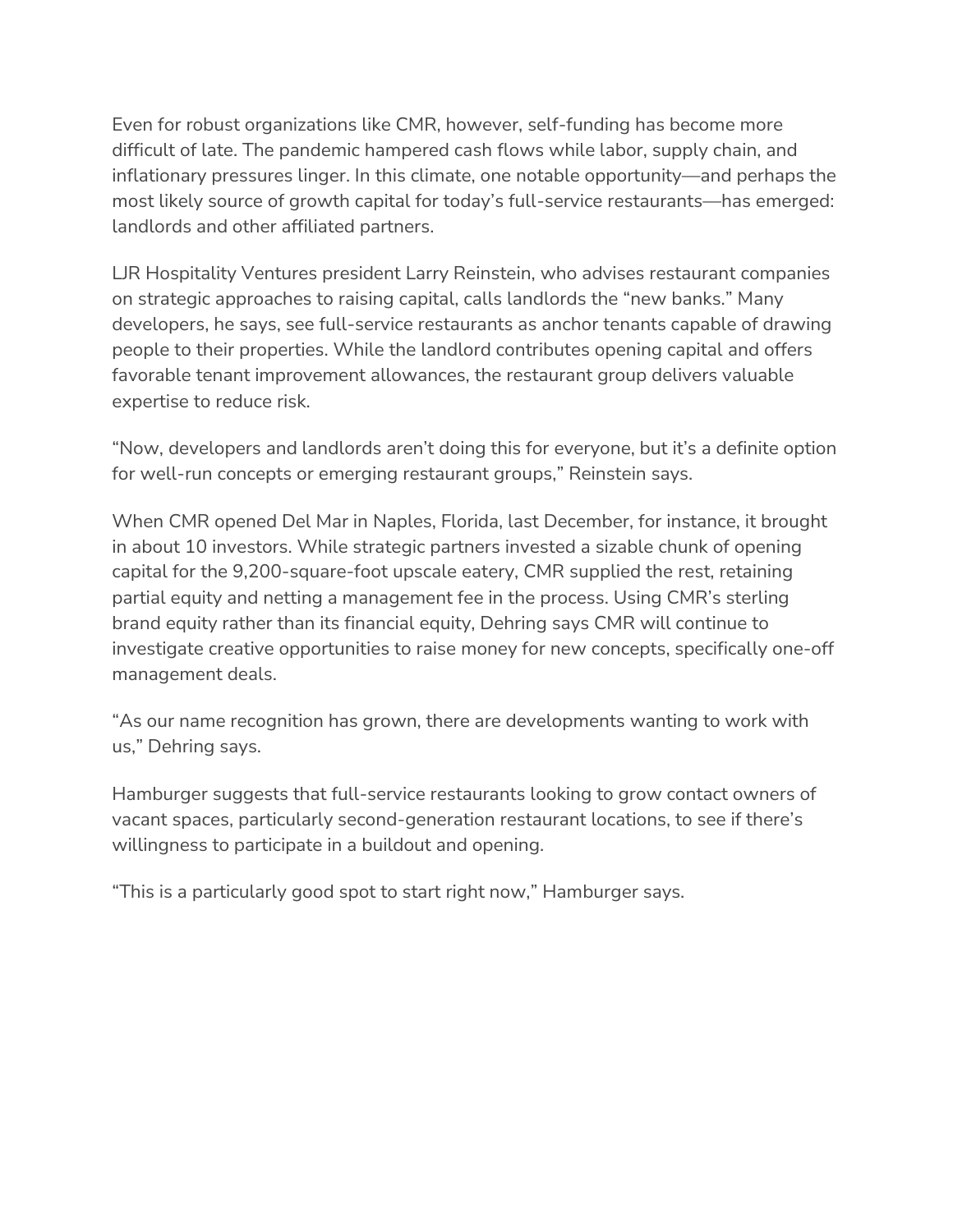

FIRST WATCH

**First Watch Made out handsomely in its IPO, but such stories are the exception, not the rule.**

#### **Where to go next?**

Here's where it begins to get sobering: Beyond one's own bank account and strategic partners like a landlord, it's not a particularly fruitful market for growth-minded fullservice restaurants.

Hamburger notes some success, though not necessarily substantial dollars, in crowdfunding. By using one's customer base as investors, restaurant ownership can raise money from well-heeled patrons and even everyday guests in exchange for equity positions in the business or even defined perks like a meal named in the investor's honor or VIP-styled benefits.

In addition to well-known crowdfunding sites like Kickstarter, there are also regulation crowdfunding platforms like Mainvest and NextSeed, which allow a restaurant to sell securities to the public without registering them with the U.S. Securities and Exchange Commission."This is one area in which smaller restaurants can have some success raising capital," Hamburger says. "If you have a recognized brand, customers might be willing to invest and come along for the ride."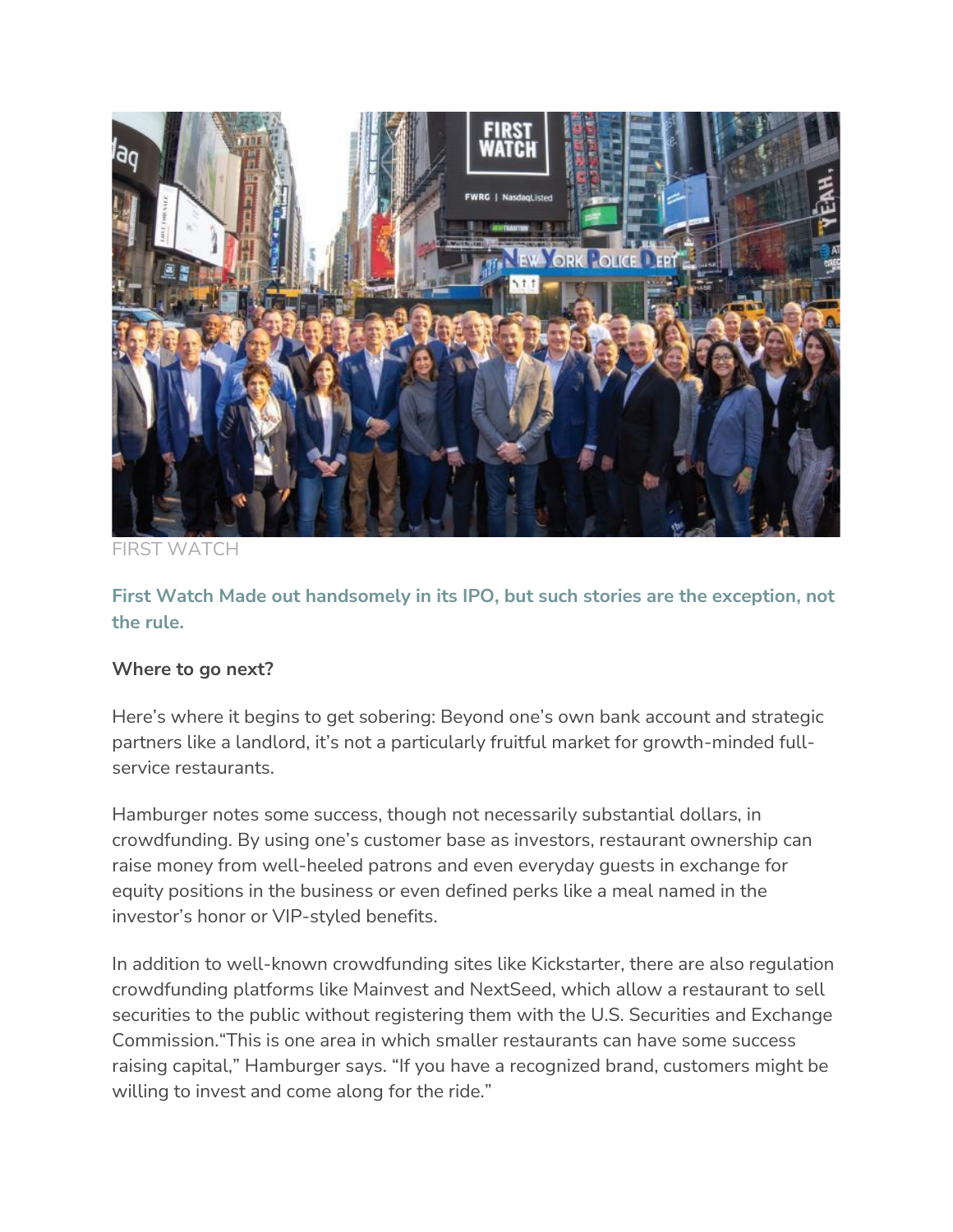

CAMERON MITCHELL RESTAUANTS

**Known for dishes like the smoking shellfish tower, CMR's largest concept, Ocean Prime, has been able to largely self-fund its growth.**

Be prepared for a slow ride, though. While crowdfunding can and has been successful—Pittsburgh-based Driftwood Oven, for example, raised more than \$40,000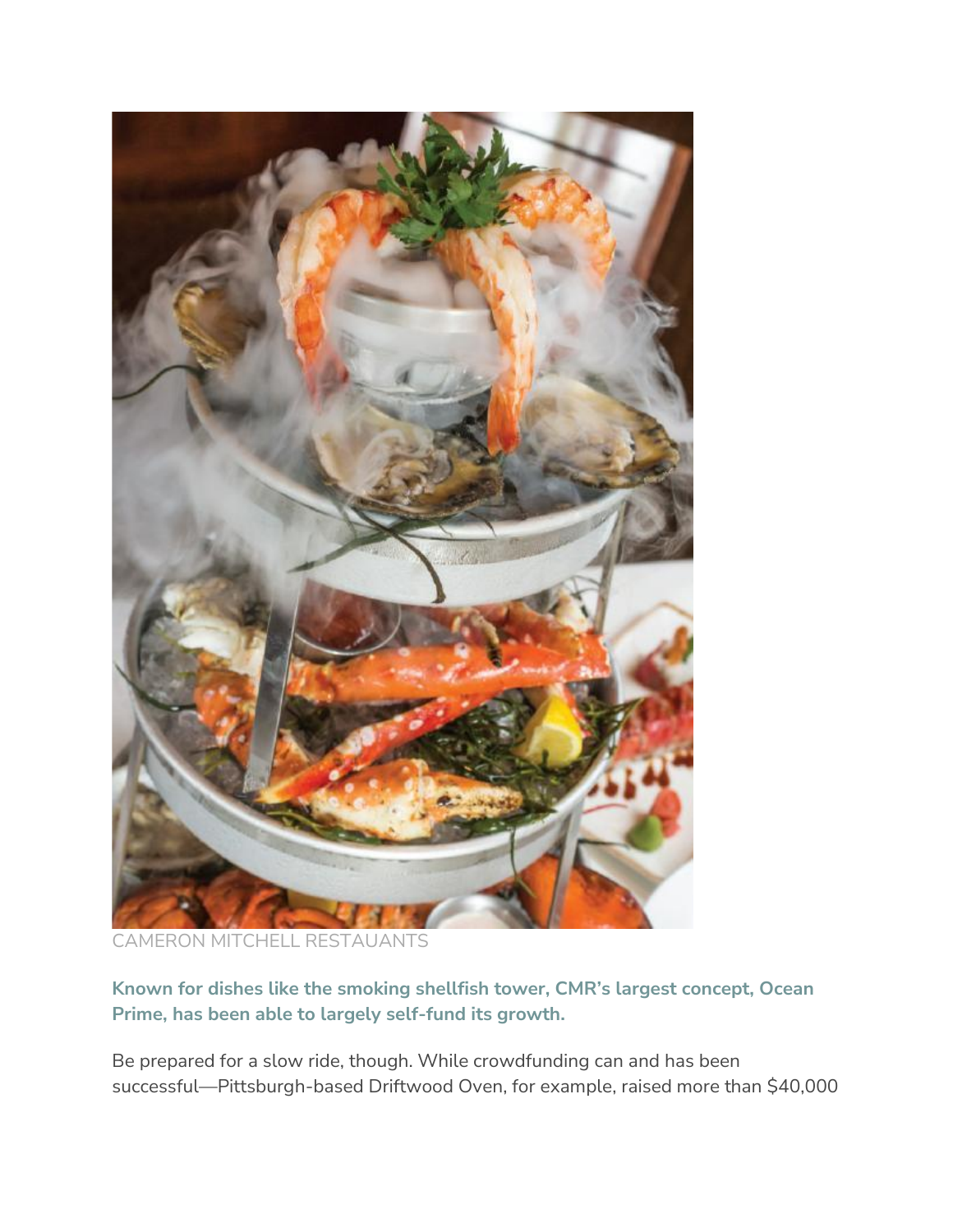on Kickstarter to graduate from a mobile unit into a brick-and-mortar location—it takes time to woo investment and lock in terms. On the plus side, a successful crowdfunding initiative often creates a vested army of community ambassadors eager to champion the restaurant.

"If you're a good operator with a good base of clientele, you might have some investment-minded individuals out there," Hamburger says, adding that some investors might see higher potential returns in a restaurant compared to other contemporary investment vehicles, including a shaky stock market.

For a few select concepts and restaurant groups, private equity and venture capital (vc) remains a possibility as well. According to data firm PitchBook, which covers private capital markets, restaurants and bars participated in 40 private equity deals and 35 VC deals last year. While both of those figures represent a decline from 2016 when 65 private equity and 70 VC deals closed, it speaks to some, albeit modest, opportunity.

Specifically, PitchBook has noted the emergence of "investors in the lower-middle market." The Savory Restaurant Fund from private equity firm Mercato Partners, for example, aims to make controlling investments of \$6–10 million in lower-middlemarket restaurants like Via 313, a full-service pizza chain based in Austin, Texas.

But those thinking of attracting private equity or VC dollars better have polished operations with an expandable, high-spirited brand, multiple successful units, healthy margins, cash in the bank, and strong management at the store level.

"People want to be with winners," Reinstein says.

To that point, Savory Fund managing director Andrew Smith said of his firm's October 2020 investment in Via 313: "Over the past decade, there has been a lot of disruption with fast-casual pizza concepts and low-cost pizza options. None have been more interesting, nostalgic, and quality-driven as Via 313."

And then there is franchising, a common practice in the restaurant industry, though one, yet again, heavily dominated by quick serves and fast casuals. While franchising delivers outside cash to spur restaurant count, it also takes investment to launch a franchising program, not to mention an exciting brand others will want to wed. Before announcing Turning Point's franchising program in January, Ruoff hired a vice president of franchise development to head sales as well as public relations and real estate partners.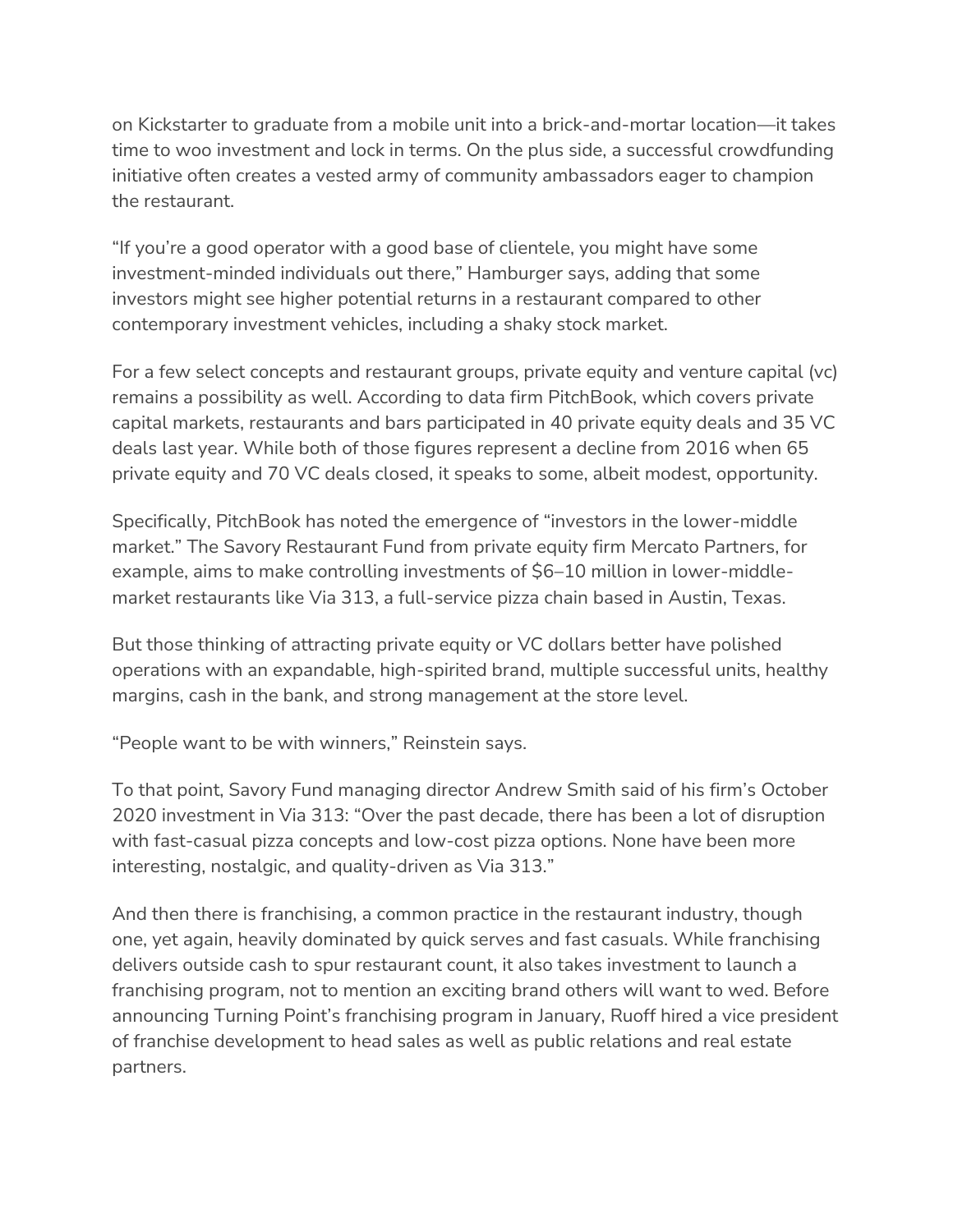"We've had to learn the business of selling our business," Ruoff says.

Franchising also creates the issue of finding partners who will, as Ruoff says it, "drink the Kool-Aid." As much as franchisees bring money, market knowledge, and earnest intentions to the table, they might not be a good fit. For Ruoff, who has never closed a Turning Point unit in 24 years, that is a significant concern.

"We're vetting our partners as best we can and asking the right questions to do our due diligence," says Ruoff, who hopes to reach 100 total Turning Point restaurants in five years.



CAMERON MITCHELL RESTAUANTS

**Although it brought in outside investors to open Del Mar in Naples, Florida, CMR funneled its own funds into the restaurant, as well, thus retaining partial equity.**

### **The long shots**

But what of SPACs—a publicly traded special purpose acquisition company created with deal-making in mind—and initial public offerings (ipo), both of which capture headlines and spark dreamy-eyed visions of national expansion? Don't count on it, Hamburger says.